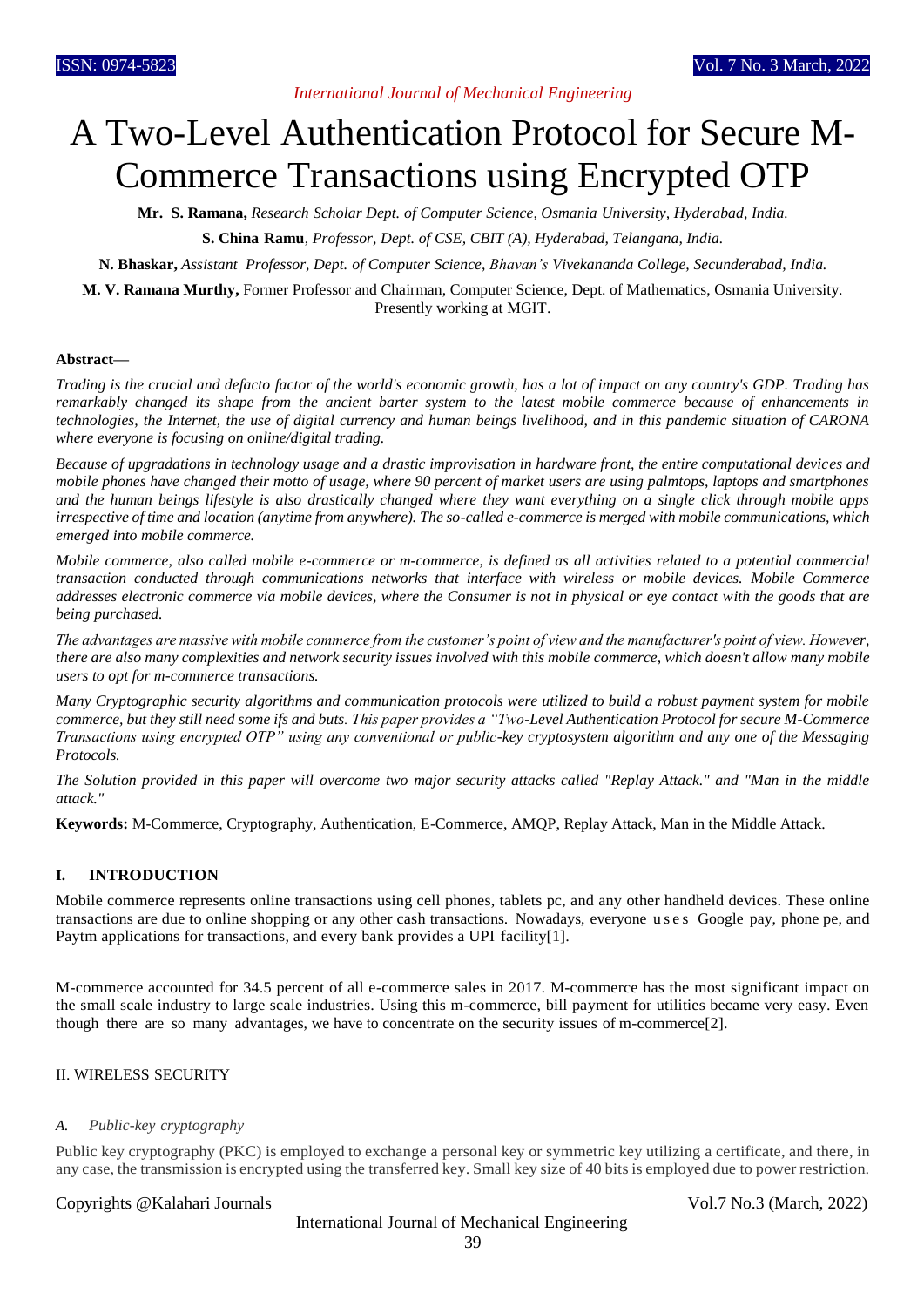Here WIM(Wireless Identity Module)is a component of the WAP Architecture to store private data securely (Keys pairs, Certificates, PINs) within mobile devices which can be a tamper-proof component[3,4,5]. In practice, a WIM is implemented by employing an open-end credit. WAP 1. x technology uses Wireless terminology (WML).



*Figure 1: WAP gap model.*

Because all I.P.-based technology requires end-to-end security, WAP2.0 utilizes TLS (Transport Layer Security) instead of WTLS to address the security vulnerabilities of WAP Gateway[6,7]. PKI stands for Public Key Infrastructure enabling protocol that offers security parameters like confidentiality and authentication via methods such as DSC and PKC. DSC stands for Digital signature certificate, PKC stands for public-key certificates. Encryption is provided by cryptographic techniques such as RSA, RC4, 3DES, and SHA-1[8]. For the first time, Wireless PKI (WPKI) has been issued. The WAP proxy model is shown in Figure 2.

# *A. Public Key Infrastructure*

PKI systems and WTLS are the essential components of the mobile security system. These both put together are also

called mobile security. WTLS must be converted into SSL in the WAP system, an Internet standard at the WAP gateway. PKI will give fast services for mobile commerce applications by providing digital signature certificates and public-key certificates. These features will provide confidentiality and secured authentications for m-commerce applications[9,11].

PKI uses Certificate Authority (C.A.), Registration Authority (R.A.), and Certificate Holders, Verification Authority (V.A., Clients, and Repositories to provide secured transactions. WPKI is an enhanced version of traditional PKI for the wireless environment. "WPKI encompasses the necessary cryptographic technology and a set of security management standards that are widely recognized and accepted for meeting the security needs of M-Commerce" [18]. The architecture of WPKI is shown in figure 3.

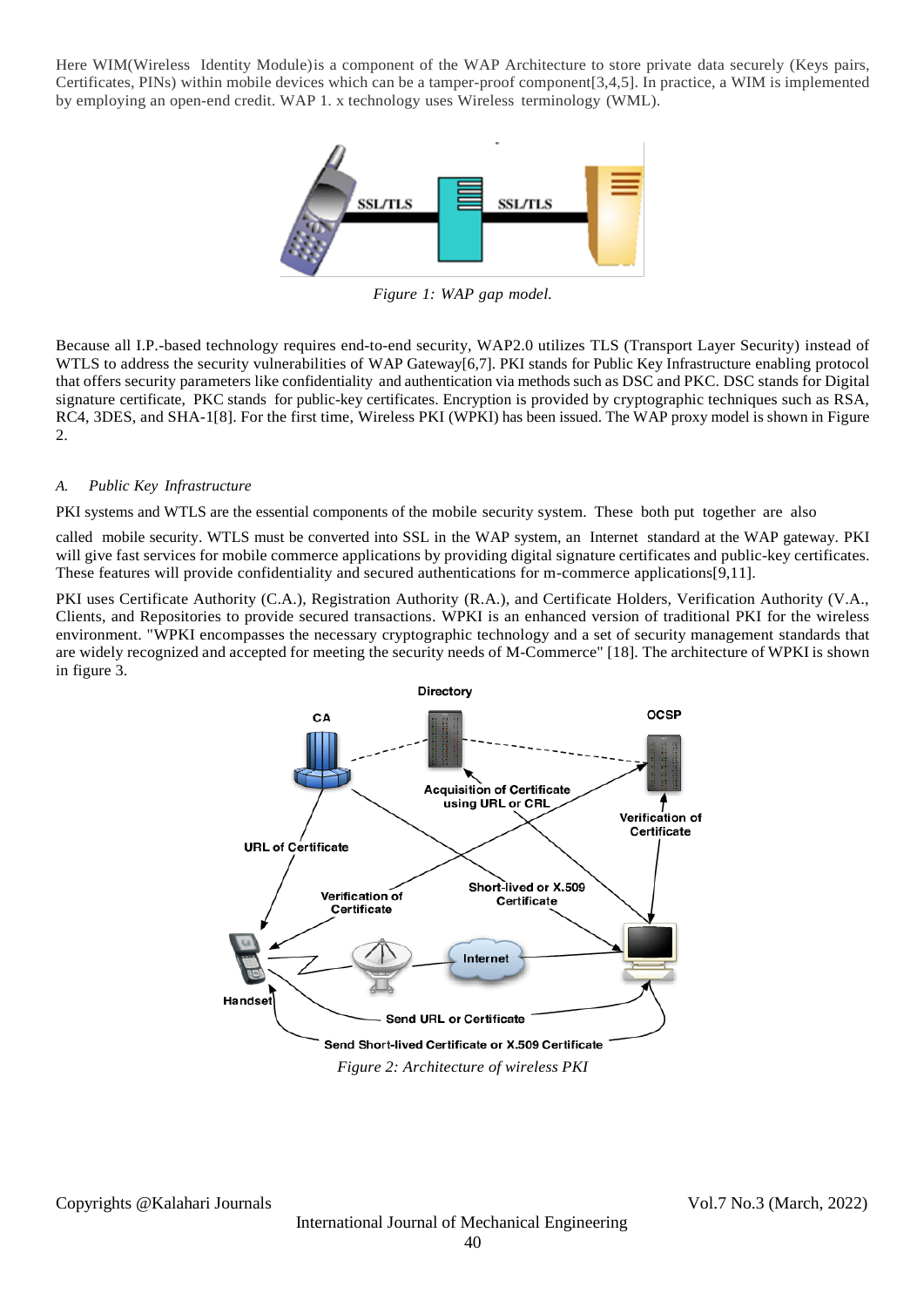## **II. AMQP PROTOCOL**

Cryptography is converting standard clear English into unintelligible writing and vice versa. It is a method of storing and transmitting data in a format that can only be read and processed by authorized people. The AMQP is a message-oriented middleware application layer protocol accessible to each user. AMQP stands for Advanced Message Queuing Protocol. Message orientation, queuing, routing (including point-to-point and publish-and-subscribe), dependability, and security are all crucial aspects of the Advanced Message Queuing Protocol (AMQP) (i.e., messaging middleware). The main objective of AMQP protocols is to give level 2 security for banking transactions. AMQP includes definitions for both networking and message broker application functionality. AMQP is an application layer protocol that specifies the operations of routing and storing messages with message brokers and a set of rules for networks. Two servers may interact using an encoding schema and many processes, independent of the technology utilized. AMQP's overall aim is to allow messages to flow via broker services across TCP/IP connections. Because AMQP is a binary protocol, everything transmitted through it is binary data; it's called a compact protocol. A binary protocol prevents unnecessary data from being sent across the wire. [14].

*A. The Advanced Message Queuing Model*

The following figure shows the AMQ model along with itscore components.



 *Figure 3: AMQP Model*

Typically, a message is sent to exchange by a single client known as the producer. The message copies are then distributed to queues according to the rules specified by the exchange type and routing key supplied in the message. The message is eventually consumed by a subscriber[16].

A queue serves as a buffer or a temporary storage area for messages consumed later. Several characteristics may be specified during the establishment of a queue. It may be set as durable, auto-delete, or exclusive, indicating that it can only be utilized by one connection and that this queue will be destroyed when that connection ends. Beginner's guide to RabbitMQ Exchanges, routing keys, and bindings help you understand the many types of exchanges, bindings, and routing keys, as well as when and how to use them. It may be marked as durable to guarantee that it survives a broker restart or auto-delete to ensure that it is automatically deleted after the last queue has been unbound[15].

A queue serves as a buffer or a temporary storage area for messages consumed later. Several characteristics may be specified during the establishment of a queue. It may be set as durable, auto-delete, or exclusive, indicating that it can only be utilized by one connection and that this queue will be destroyed when that connection ends.

#### **III. RELATED WORK**

We'll go through a few different payment mechanisms in thissection.

 $C \rightarrow$  Customer $M \rightarrow$  Merchant

 $I \rightarrow$  Issuer, i.e., client's bank

 $A \rightarrow$  Acquire, i.e., merchant's bank

There are four parties involved in these payment protocols in general. The payment gateway (P.G.) provides both issuer and acquirer services, acting as an interface between them and between client and merchant for clearing purposes.

The following are their high-level procedure steps:

#### A. *SET protocol*

SET protocol stands for *Secure Electronic Transaction Protocols* is a mechanism for securing electronic transactions. The SET protocol consists of two request/response messages, is a well-known credit card payment mechanism. Public key

#### Copyrights @Kalahari Journals Vol.7 No.3 (March, 2022)

International Journal of Mechanical Engineering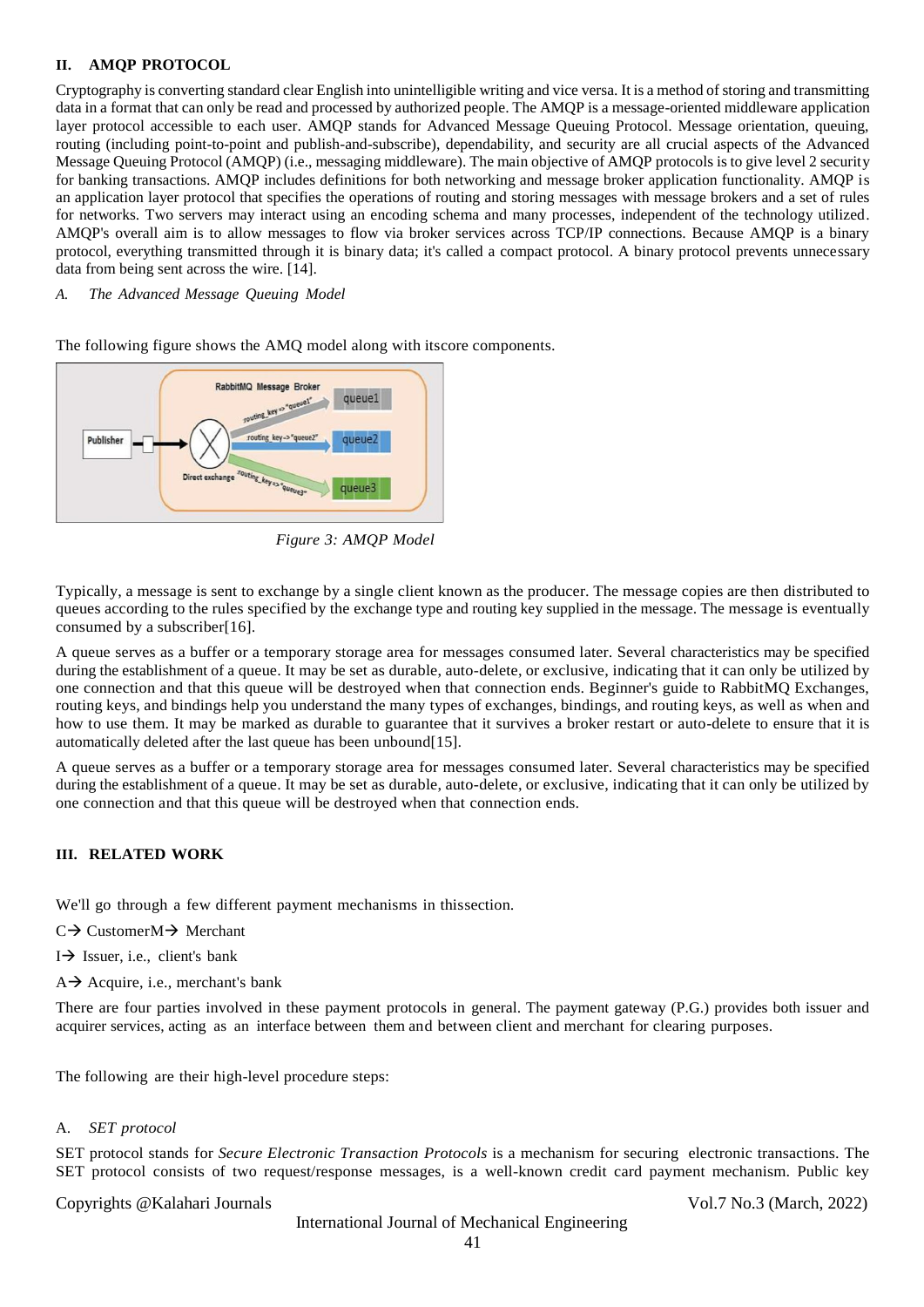certificates are needed for all parties that use the SET payment mechanism. Payment initiation, purchase order authorization, capture payment, and card inquiry phase are the five transaction stages in the SET protocol implementation [17,18].

## *B. iKP protocols*

iKP stands for *Internet Key Protocol.* The iKP protocols are based on public-key cryptography and vary in terms of the number of parties who own their public key pairs, represented by the protocol names: 1KP, 2KP, and 3KP. The larger the number of parties who possess public-key pairs, the higher the degree of security. Customer, merchant, and payment gateway (acquirer) are among the iKP's involved parties [19,20].

## *C. The anonymous payment mechanism developed by C.Tellez J. et al.*

Tellez J. et al. [10] presented client-centric anonymous payment methods that use a digital signature technique with message recovery utilizing self-certified public keys. The five stakeholders involved are client, merchant, acquirer, IssuerIssuer, and payment gateway. The merchant registration and payment protocols are two sub-protocols of this payment protocol.

# *D. The mobile payment protocol developed by D.Kungpisdan et al.*

S. Kungpisdan et al. [21] developed a secure account-based mobile payment system based on symmetric key operations requiring less computation from all parties involved. The following five parties are engaged in this protocol: client, merchant, IssuerIssuer, acquirer, and payment gateway. The protocol developed by Kungpisdan S. [22]et al. comprises two sub-protocols: merchant registration protocol and payment protocol. The customer must first register with the business by executing the merchant registration protocol before making a payment—the client and the merchant exchange a set of secret keys Xi after completing the registration procedure. A secret Key Yi is exchanged between the customer and the IssuerIssuer, and a secret Key Zj is shared between the merchant and the payment gateway.

# **IV. PROPOSED SOLUTION**

This paper, The Proposed Architecture, consists of Four Entities:

- 1. Customer: He wants to purchase the products in online mode and make a secure payment digitally.
- 2. Merchant/Supplier: The warehouse or digital platform provides the customer's required goods to be purchased.

3. Verification Centre: It is a trusted third party responsible for the financial Transactions between the other three entities (Customer, Merchant/Supplier, and Bank).

|                              | <b>MANAGEMENT</b><br><b>ROUTING</b> |              |  |         |
|------------------------------|-------------------------------------|--------------|--|---------|
| <b>API MAPPINGS</b>          |                                     |              |  |         |
|                              | JMS WCF                             | $\mathbf{C}$ |  | ACTIONS |
| <b>BROKER / INTERMEDIARY</b> |                                     |              |  |         |
| <b>MESSAGING PROTOCOL</b>    |                                     |              |  |         |
|                              | <b>TYPE SYSTEM</b>                  |              |  |         |
|                              | <b>TRANSPORT MUX'ED TCP/IP</b>      |              |  |         |

*Figure 4: Architecture of AMQP Model*

*4.* Bank: It is responsible for holding the accounts of customers and Merchant/Suppliers and doing credit/debit operations on their accounts.

The generalized model works as follows: The Consumer and the Bank will share a secret value used at the second level of authentication for payment processing.

**Step 1:** The consumer access the supplier app for purchasing the goods from the respective supplier on his/her mobile, palmtop, or any handheld device.

Level – 1 of Two-Level Authentication Protocol For Secure M-Commerce Transactions using AMQP Protocol.

Copyrights @Kalahari Journals Vol.7 No.3 (March, 2022)

International Journal of Mechanical Engineering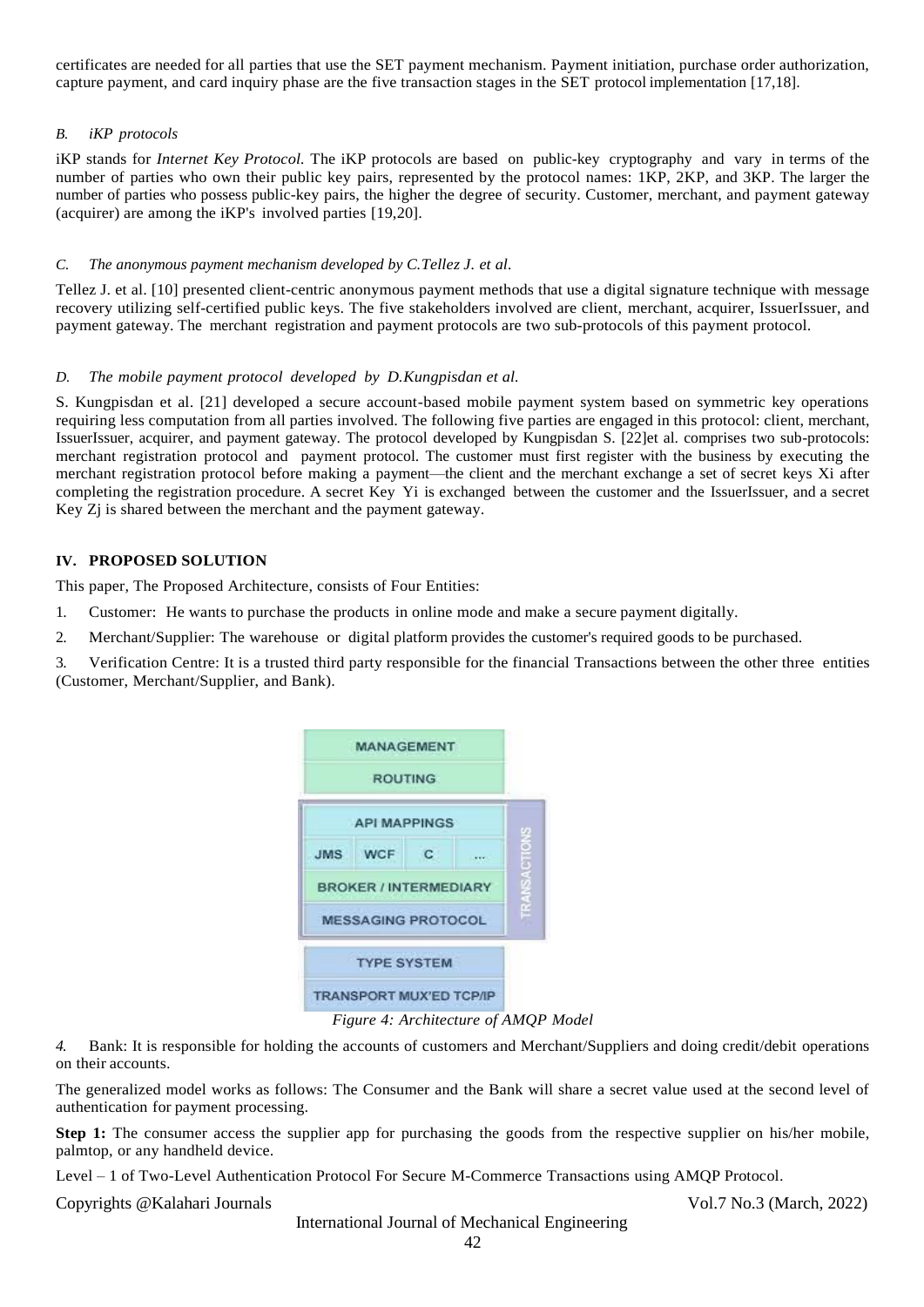**Step 2:** The Consumer enters the login credentials, which are encrypted at the consumer side using any conventional cryptographic algorithms. (First Level of the Authentication protocol for verifying the Consumer Identity, i.e., Authentication)

**Step 3:** The Encrypted message is transferred to the supplier application server through AMQP protocol, wherein the transmitted credentials are decrypted and verified with theregistered Consumer.

**Step 4:** If the entered credentials by the Consumer are found correct, then the next phase of selecting and buying the goods is started by the Consumer.

**Step 5:** After completing the selection of products, the Consumer goes for the payment method to choose his type of payment method from one of the payment options provided by the supplier.

**Step 6:** We provide the next level of the proposed two-levelauthentication protocol for secure M-Commerce Transactions using AMQP Protocol for the paymentprocessing using encrypted OTP.

Level – 2 of Two-Level Authentication Protocol For SecureM-Commerce Transactions using AMQP Protocol starts step 7.

**Step 7.:** At the second level, The Consumer receives an Encrypted OTP from the verification center. The Consumer enters the successfully decrypted OTP and completes the transaction by sending all the credentials to the verification center.

**Step 8:** The transmitted data is now transferred to the concerned bank through AMQP protocol, decrypting the credentials, debiting the amount from the respective account, and confirming to the Consumer and supplier.



*Fig 4: Flow chart of the Proposed Model*

The flow of our proposed algorithm is explained in figure 4. It will give two-level security for digital transactions.

#### **V. CONCLUSION**

The Payments module aspect in Mobile Commerce applications is an important issue that needs further investigation to develop secured and authenticated transactions. Many existing Conventional and Public key / Private Key encryption algorithms can perform encryption and decryption. At level two, by using encrypted OTP, it is established that we can achieve a greater level of security to overcome the security attacks such as "Replay Attack.", "Man in the middle attack." and many

Copyrights @Kalahari Journals Vol.7 No.3 (March, 2022)

International Journal of Mechanical Engineering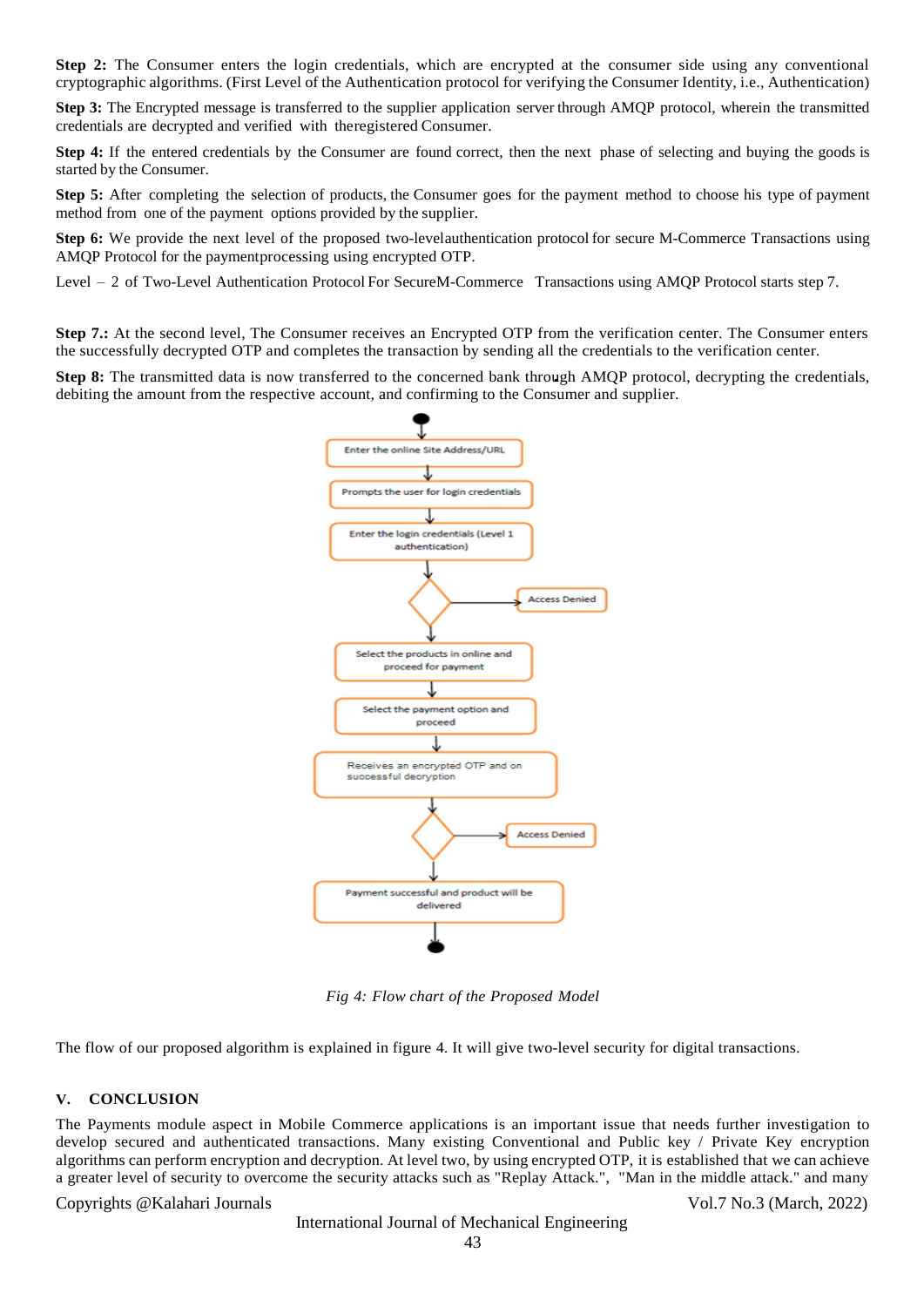such.

Further, it is observed that the generalized proposed (A Two-Level Authentication Protocol for Secure M-Commerce Transactions using Encrypted OTP ) model will be verified across all the parameters and should be customized to some particular parameters in a specific context.

#### **REFERENCES**

- [1] Ganley, M.J. (2000), —Elliptical Curve Cryptographyl, Zaxus White Paper, 1-9.
- [2] Goldman, Jeff, -Wireless Security and M-Commercel, The Feature, March 8, 2001, [<http://www.thefeature.com/article?articleid=9862>](http://www.thefeature.com/article?articleid=9862)
- [3] Harrison, A. (2000), —Motorola, Certicom Ink Elliptic Crypto Deall, Computerworld, May 22.
- [4] "How the French are Succeeding with M-commerce", Wireless Developer Network,
- [5] Juul, Niels C., and Jorgensen, N. (2001), ―WAP may stumble over the Gatewa[y‖](http://webhotel.ruc.dk/ncjuul/papers/wap.pdf) [http://webhotel.ruc.dk/ncjuul/papers/wap.p](http://webhotel.ruc.dk/ncjuul/papers/wap.pdf)df.
- [6] Pietro, Robert D., and Luigi V. Mancini, ―Security and Privacy Issues of Handheld and Wearable Devices‖, Communication of the ACM, September 2003, Vol. 46(9), 75-79.
- [7] "PKI Moves Forward Across the Globe", Wireless Developer Network, [<http://www.wirelessdevnet.com/channels/wap/features/m](http://www.wirelessdevnet.com/channels/wap/features/m) commerce3.html>
- [8] Vainio, J.T. (2000), ―Bluetooth Security", [<http://www.niksula.cs.hut.fi/~jiitv/bluesec.html>](http://www.niksula.cs.hut.fi/~jiitv/bluesec.html)
- [9] Vanstone, S.A. (2003), —Next-generation security for wireless: elliptic curve cryptographyl, pp 412- 415,

[http://www.compseconline.com/hottopics/hottopic20\\_8/ Next](http://www.compseconline.com/hottopics/hottopic20_8/%20Next.pdf).pdf

- [10] Tellez J. & Sierra J, "Anonymous Payment in a Client-Centric Model forDigital Ecosystem", IEEE DEST, 2007, pp. 422 427.
- [11] Weimerskirch, A., Parr C., and Shantz, S.C., (2001), Proc. of the 6 Australian Conf. on Information Security and Privacy, July 11 -13, Sidney.
- [12] Woodbury, A.D., Bailey, D.V., and Paar, C. (2000 ), ―Elliptic Curve Cryptography
- [13] Smart Card without Coprocessors], Proc. of the 4 Smart Card Research and Advanced Applications Conf., September 20-22, pp.1-20.
- [14] "Visualization for Data Analytics and Data Science", International Journal of
- Emerging Technologies and Innovative Research (www.jetir.org), ISSN:2349-5162,
- Vol.5, Issue 3, page no.586 -594,
- March-2018, Available [:http://www.jetir.org/papers/JETIR1803362.pdf](http://www.jetir.org/papers/JETIR1803362.pdf)
- [15]I. Ahmad and K. Pothuganti, "Smart Field Monitoring using ToxTrac: ACyber-Physical System Approach in Agriculture," 2020 International Conference on Smart Electronics and Communication (ICOSEC), 2020, pp. 723-727, doi: 10.1109/ICOSEC49089.2020.9215282.
- [16] R Alugubelli, "DATA MINING AND ANALYTICS FRAMEWORK FOR HEALTHCARE", International Journal of Creative Research Thoughts (IJCRT), ISSN:2320-2882, Volume.6, Issue 1, pp.534-546, February 2018, Available at

[:http://www.ijcrt.org/papers/IJCRT1134096.pdf](http://www.ijcrt.org/papers/IJCRT1134096.pdf)

- [17] Bellare, M., Garay, J., Hauser, R., Herzberg, A., St einer, M., Tsudik, G., Van Herreweghe, E., and Waidner, M, "Design, Implementation, and Deployment of the iKP Secure Electronic Payment System", IEEE Journal of Selected Areas in Communications, 2000, pp. 611 -627.
- [18] C. Wang & H-f. Leung, ―A Private and Efficient Mobile Payment Protocol‖, London: Springer-Verlag, LNAI, 2005, pp.1030- 1035. [http://www.setco.org/set\\_specifications.html](http://www.setco.org/set_specifications.html)
- [19] Jun Liu, Jianxin Liao, Xiaomin Zhu, —A System Model and protocol for Mobile Paymentl, Proceedings of the IEEE International Conference on e-Business Engineering (ICEBE'05), 2005
- [20] Krueger, M, The future of M-Payments–business options and policy issues, Seville. Spain, 2001.

Copyrights @Kalahari Journals Vol.7 No.3 (March, 2022)